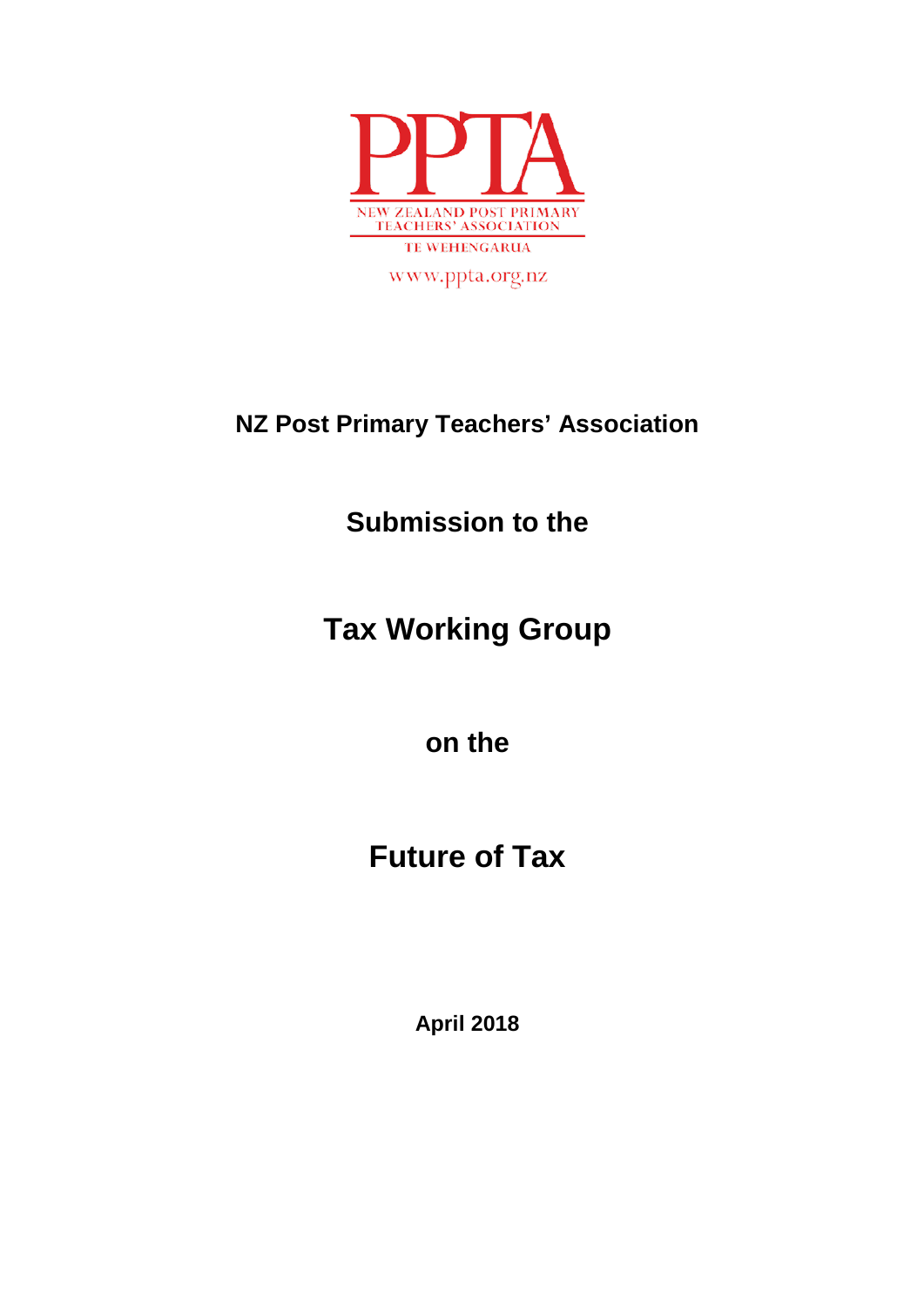### **Contents**

| 1.  |  |
|-----|--|
| 2.  |  |
| 3.  |  |
| 4.  |  |
| 5.  |  |
| 6.  |  |
| 7.  |  |
| 8.  |  |
| 9.  |  |
| 10. |  |
| 11. |  |
| 12. |  |
| 13. |  |
| 14. |  |
| 15. |  |
| 16. |  |
| 17. |  |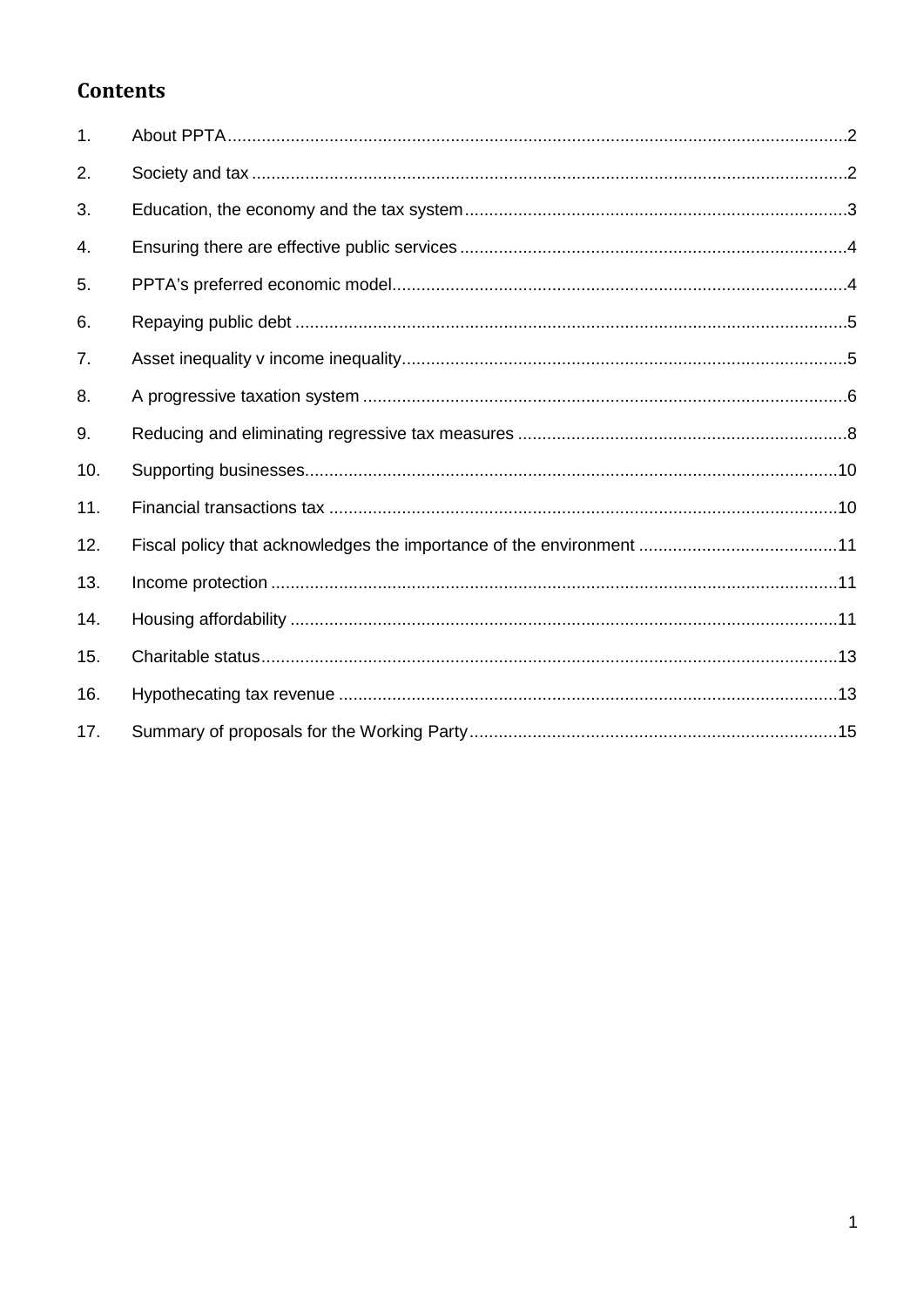#### <span id="page-2-0"></span>**1. About PPTA**

- 1.1. PPTA is the professional body and union for secondary teachers. We represent over 17,000 members including secondary teachers, principals in secondary and composite schools and manual and technology teachers and technology centres.
- 1.2 Under our constitution, all PPTA activity is guided by the following objectives:

(a) To advance the cause of education generally and of all phases of secondary and technical education in particular;

(b) To uphold and maintain the just claims of its members individually and collectively; and

- (c) To affirm and advance Te Tiriti O Waitangi.
- 1.3 This submission is from the PPTA Executive on behalf of our members.
- 1.4 In making this submission PPTA acknowledges that it is not an expert in taxation. The Association presentation focusses on what we want to see the New Zealand tax system achieve and the types of tax changes that we would be likely to support and that we encourage the Working Party to consider.
- 1.5 While we recognise the terms of reference (TOR) of the Working Group, constrain what the Working Group may comment on, we have at times deliberately made observations and recommendations that stray outside of those TOR. We have done this in the belief that the fundamental and pressing issues of tax reform will not be adequately addressed by remaining within these TOR and that a number of the suggestions in this submission anticipate complementary changes in income tax rates in order to achieve fairness in the overall tax system.

#### <span id="page-2-1"></span>**2. Society and tax**

2.1. The Association takes the position that taxes are the collective contribution we make towards public goods and services. They support our public schools, streets and highways, hospitals, national parks and beaches, our public health infrastructure, the delivery of safe food and water, our personal safety and national defence as well as a range of other services. They also provide incentives for taxpayers to engage in desired activities or providing emergency assistance. And they help to redistribute wealth and reduce inequality, which enables people who need assistance and support to lead a healthier life and raises the general health of the population overall.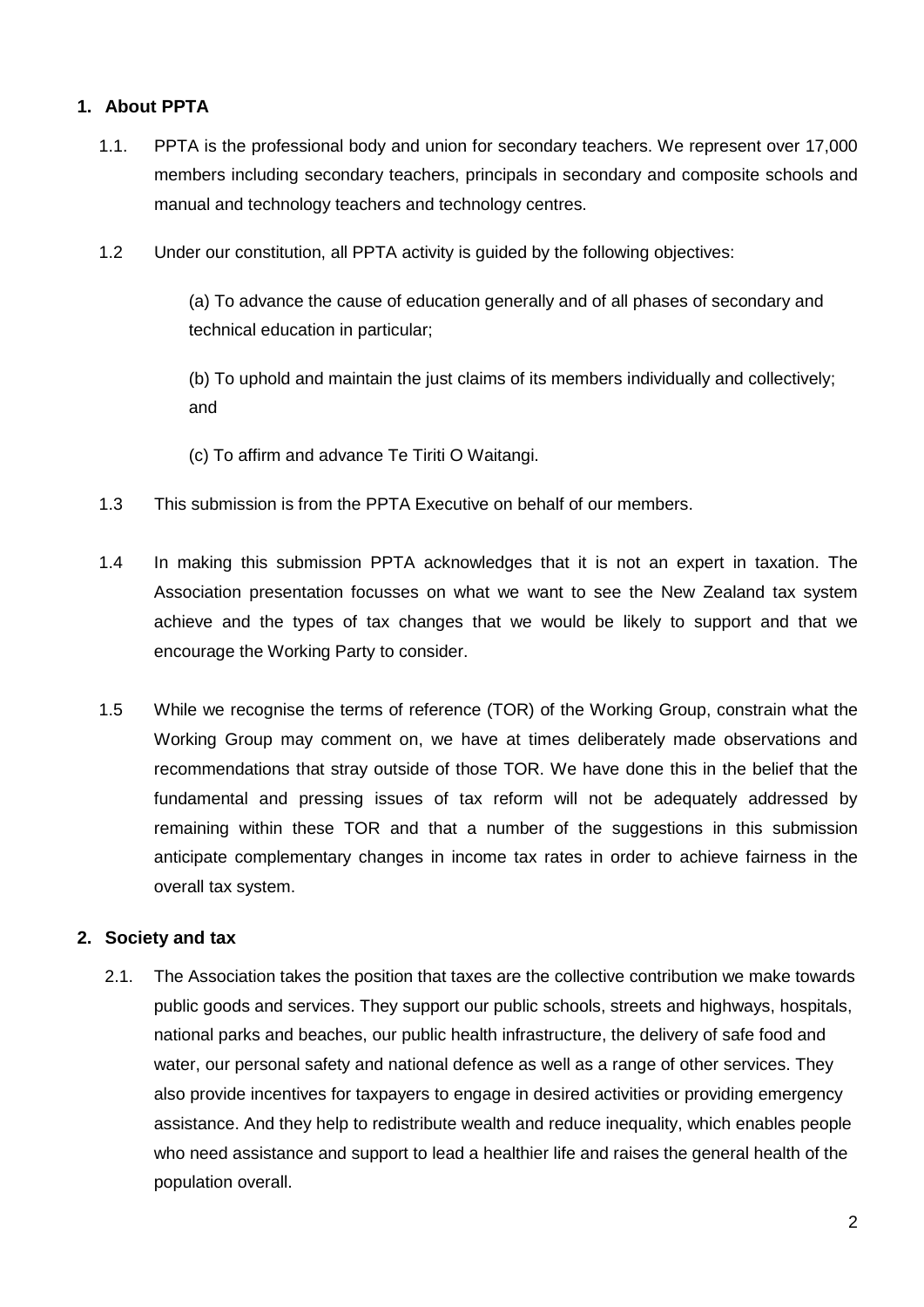- 2.2. In all developed countries, public spending covers much of the cost of education and health services: about three quarters of the cost in Europe and half in the United States. The goal is to give equal access to these basic services; every child should have access to education, regardless of their parents' income, and everyone should have access to health care especially when circumstances are difficult.
- 2.3. We depend on public services for many of the daily activities that we take for granted. The services that taxes fund make a more civilised life, a civilised society, possible. They enhance our well-being in many ways and if we don't raise enough tax, we undermine our society and the services and structures which support it. The poster child for the adverse effects of low taxes and inequitable distribution is the low-tax U.S., which performs worse than most of its OECD partners on a wide variety of social indicators.
- 2.4. Even libertarians might, on reflection, agree that quality of life would suffer if people do not have reliable police, clean water, safe roads or good schools, and that public and common goods are necessary. Ultimately, then, the optimal taxation system is the system that allows the society to function well, while fairly recognising their ability to contribute.
- 2.5. However, in recent years, corporations and many governments have sought to redefine us as consumers and taxpayers, rather than as citizens. Alongside that, for ideological reasons, they have sought to downplay the role of the public sector, not just by promoting cost-cutting and lowered taxes but by creating a discourse in which public servants are characterised as lazy or incompetent or both.

#### <span id="page-3-0"></span>**3. Education, the economy and the tax system**

- 3.1. The Association believes that high quality publicly funded education and the economy are intertwined; that these two vital elements must combine to produce equitable and sustainable social and economic outcomes for all students and their families<sup>[1](#page-3-1)</sup>. We believe that strong public services are a key component in a strong economy and cohesive society.
- 3.2. Education, science, technology and innovation are key areas Aotearoa/New Zealand should focus on to move our economy forward<sup>[2](#page-3-2)</sup>.
- 3.3. New Zealand's current expenditure per capita in the compulsory sector education is low compared with other OECD countries.
- 3.4. User pays economics (which relies upon tax reduction to transfer collective costs from the state to the individual) has created a growing underclass of people who cannot access

<span id="page-3-1"></span><sup>1</sup> Rorris, A. & McKenzie, P. (2009). *Rebuilding education in the global recession*; Rorris, A. (2009). *Rebuilding Australian Schools* – A Report for the Australian Education Union.

<span id="page-3-2"></span><sup>2</sup> Callaghan, Sir Paul. (2011). *Sustainable Economic Growth for New Zealand – Mapping our future*.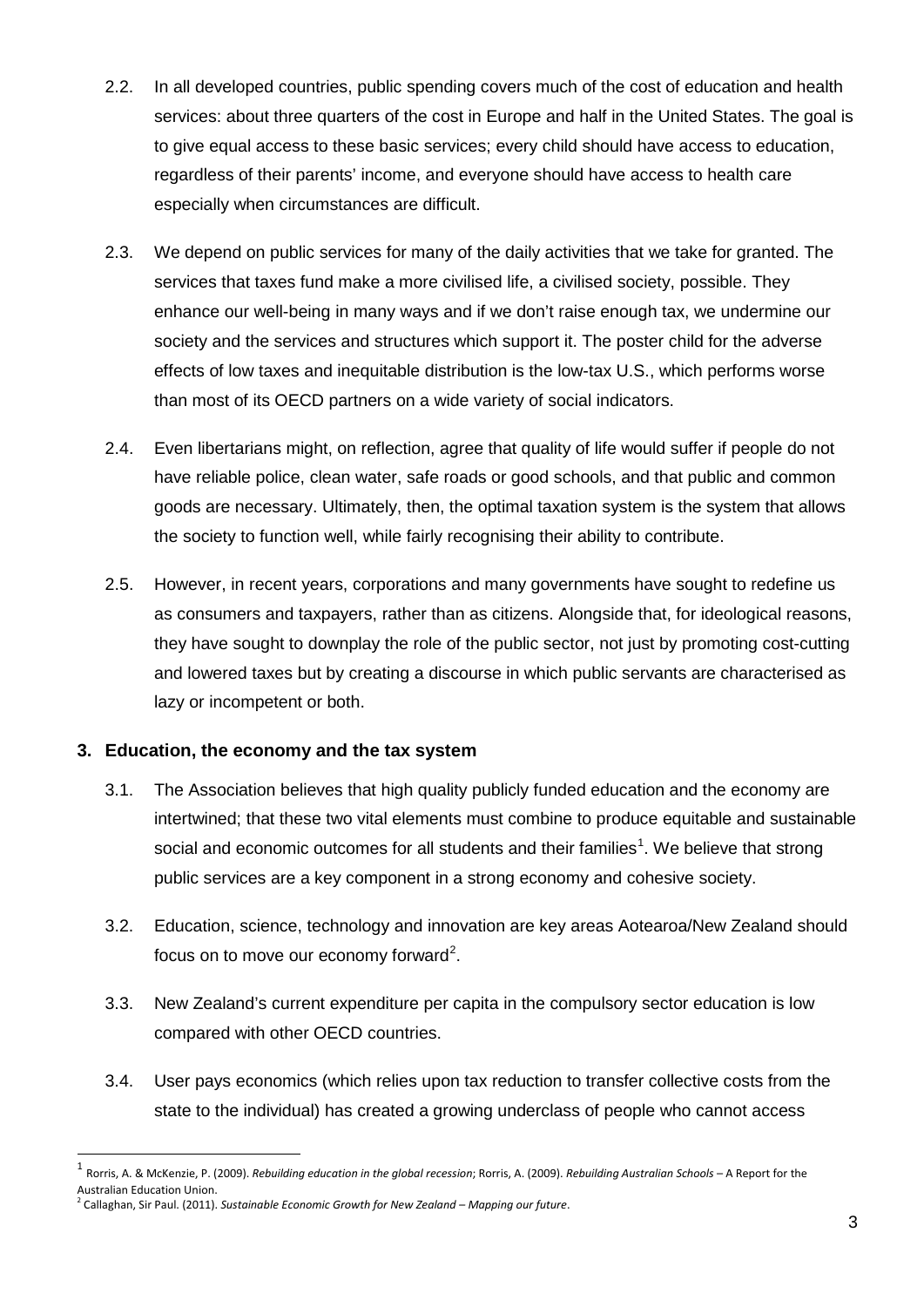services to meet their health and welfare needs. This has led to many of our children growing up in poverty and with poor health.<sup>[3](#page-4-2)</sup>

3.5. In terms of supporting public services, state funding of education needs to be sufficient to support state schools, which would in turn be supported by an effective Ministry of Education, Oranga Tamariki, health and social welfare services<sup>[4](#page-4-3)</sup>.

#### <span id="page-4-0"></span>**4. Ensuring there are effective public services**

4.1. PPTA believes that the last decade has seen the under-resourcing of the public services to an extent which seriously undermines their capacity to fulfil their core functions. We do not support the continuation of the fiscal policies and framework of the previous government as a framework for the current government to repair the damage done to those services.

#### <span id="page-4-1"></span>**5. PPTA's preferred economic model**

- 5.1. We support a democratic market economy which serves the needs of all New Zealanders, not just the top 1% of income earners and corporations.
- 5.2. One of the key principles underlying a democratic market model is a fairer tax system, which:
	- raises greater revenue from the wealthiest New Zealanders,
	- reduces intergenerational inequities through government appropriation,
	- stops tax avoidance , and
	- ensures all income streams are taxed equally.
	- rejects regressive tax measures (such as GST and student loans).<sup>[5](#page-4-4)</sup>
- 5.3. We believe that it is necessary for the tax system to ensure that income is more equitably distributed and avoids the negative social effects inherent in high levels of economic disparity.<sup>[6](#page-4-5)</sup>
- 5.4. We see that a fairer tax system would generate greater revenue which could support a free and adequately-resourced education system and reduce the negative impacts of poverty on the learning of vulnerable students. $7,8$  $7,8$  $7,8$
- 5.5. In moving to a democratic market model the overwhelming majority of New Zealanders would pay no additional tax and many of our citizens would pay less. It would be a central element in the fight against poverty and inequality.

<span id="page-4-2"></span><sup>&</sup>lt;sup>3</sup> Sir Peter Gluckman; Susan St John of the Poverty Action Group; Yates, M. University of Pittsburgh.<br><sup>4</sup> Rorris, A. (2008). *Rebuilding Public Schools by 2020*.

<span id="page-4-4"></span><span id="page-4-3"></span><sup>&</sup>lt;sup>5</sup> Regressive taxes place a greater burden on the poor than on the rich. Goods and services, and student loans are regressive taxes because the poor spend

<span id="page-4-6"></span><span id="page-4-5"></span>

a higher proportion of their income on them than the rich.<br><sup>6</sup> Stiglitz, J. (2012).; Cazeneuve, B. (2012). *Advice to the incoming French President on tax and income equality reform*.<br><sup>7</sup> Hickey, B (2012); English, B. (201 tax for the rich, higher rate of GST).

<span id="page-4-7"></span><sup>8</sup> OECD. (2012). *Equity and Education: Supporting Disadvantaged Students in Schools*.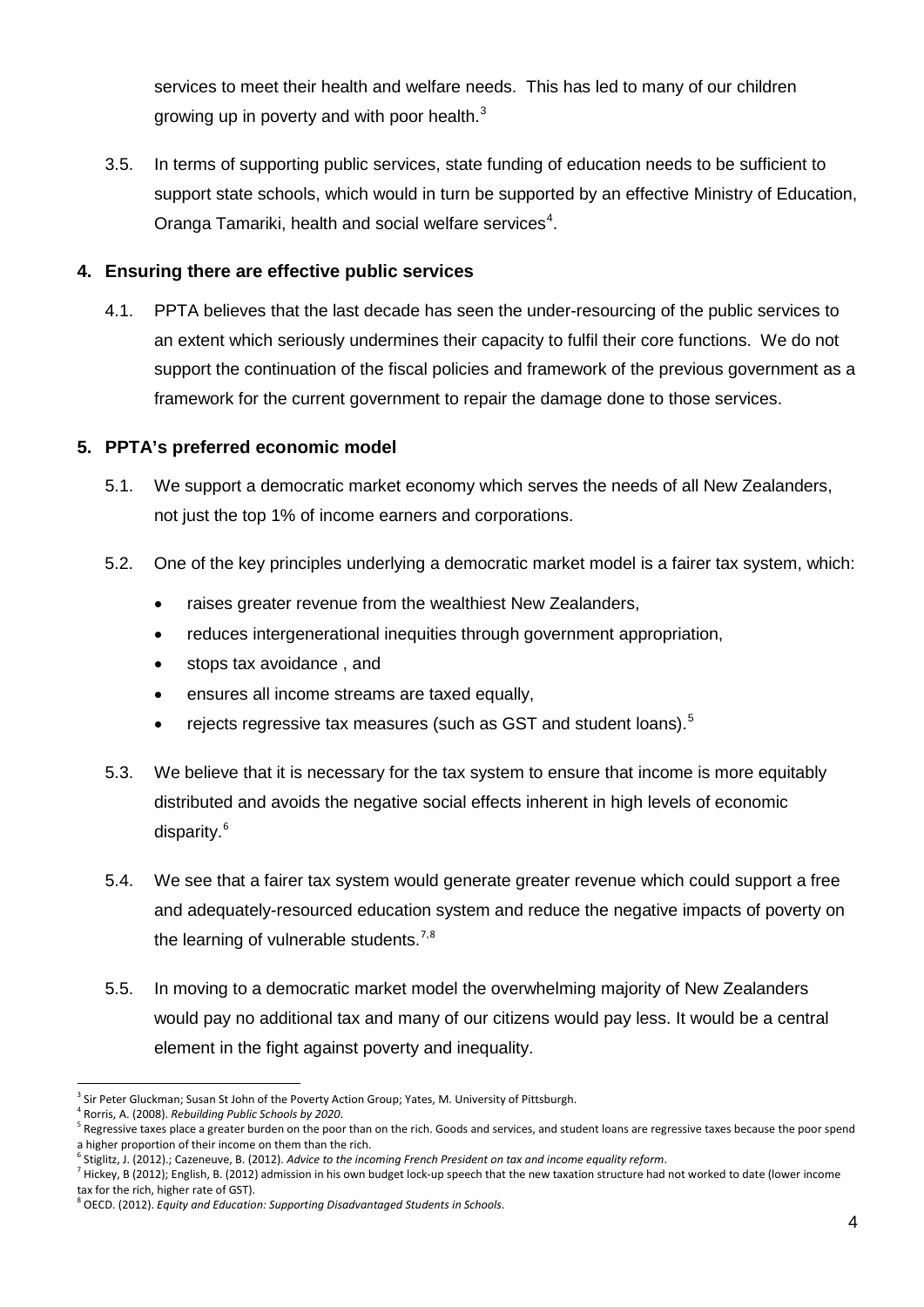5.6. Our preferred system would tax all forms of income and avoid weighting collection of taxation against wage and salary earners over speculators and non-productive sectors of the economy. PPTA supports the removal of all sales and purchase taxes and their replacement with income and asset taxes which cover all forms of income above the annualised living wage.

#### <span id="page-5-0"></span>**6. Repaying public debt**

- 6.1. New Zealand's debt is primarily a private sector problem. Government debt is low in international terms, even after the expansion of government debt under the previous National-led governments.
- 6.2. The current level of debt could be managed without reverting to measures which constrain Government's ability to ensure the delivery of education to current and future students. $<sup>9</sup>$  $<sup>9</sup>$  $<sup>9</sup>$ </sup>

#### <span id="page-5-1"></span>**7. Asset inequality v income inequality**

- 7.1. We note that asset inequality is becoming an increasing issue.
- 7.2. A capital gains tax would assist in offsetting this inequity and rebalancing the economy towards the acquisition of economically productive goods rather than investment in nonproductive property. The tax would not apply to primary residences, property sold in relationship settlements and property transferred at death below of a benchmark amount (for example, the amount required by a couple on the median income to generate the income to sustain their income in retirement over a period of 30 years).
- 7.3. Additional funding from capital gains tax would help the government to repair the effect of underspending on state services and infrastructure that has been allowed to accumulate for a decade.
- 7.4. A land tax on the value of property above, for example, \$1 million could also represent a move towards redressing asset inequality.
- 7.5. Land and capital gains taxes could be hypothecated taxes used primarily for supporting, for example, housing and infrastructure development and maintenance.
- 7.6. The importance of inherited wealth is increasing in New Zealand and the total resources accrued over a lifetime (including earned and capitalized inheritance) are even more markedly regressive at the top than when only labour incomes are considered. An estate tax that applied to 10% of the population would reflect a desire to tax unearned income more

<span id="page-5-2"></span> $^{9}$  PSA research into public debt as an excuse; Boyle, D. Columbia University.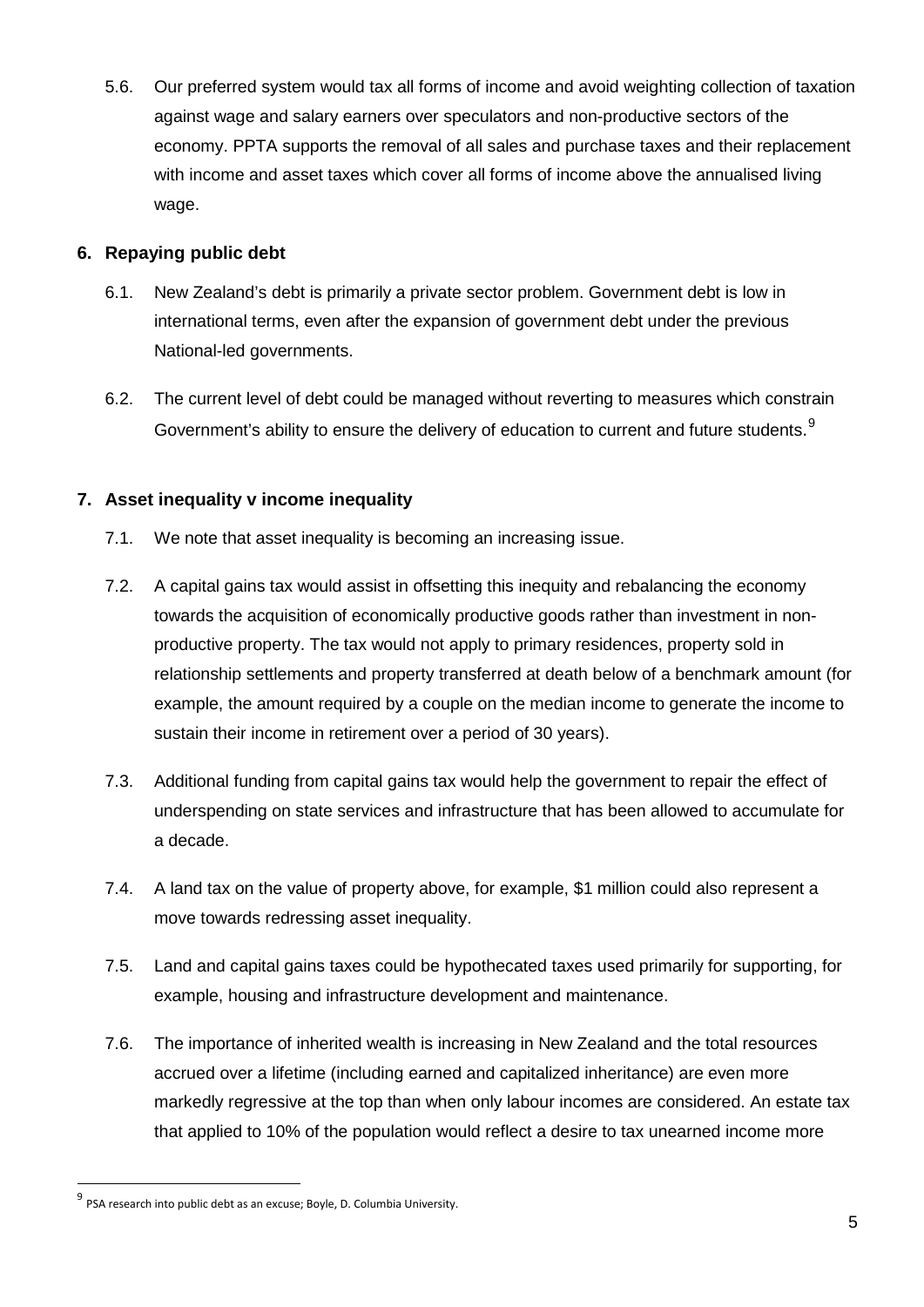heavily than earned income, to help rebalance asset inequality and improve funding for socially important services.

#### <span id="page-6-0"></span>**8. A progressive taxation system**

- 8.1. One way we can decide what the taxation system is optimal is to see which citizens are the happiest. If the taxation is to provide good public and common goods to citizens, and if providing good public and common goods is important to the quality of citizens' lives, then we might as well measure citizen's perceived quality of life directly, and identify the taxation system in which citizens are the most satisfied with their lives in general.
- 8.2. Schimmack, Diener, and Oishi<sup>[10](#page-6-1)</sup> examined the relation between the degree of progressive taxation and the average happiness of citizens across 54 nations and determined that residents of nations with more progressive taxation were happier than those of the nations with less progressive taxation $^{11}$  $^{11}$  $^{11}$ .
- 8.3. Nations with the most progressive taxation among the 54 nations they considered were:
	- Sweden (the top income bracket's tax rate 57%, the lowest is 0%, a 57% difference),
	- the Netherlands (52% difference), and
	- Japan (45% difference).
- 8.4. The nations with the least progressive taxation  $12$  were:
	- Bulgaria,
	- Czech Republic,
	- Estonia and
	- other countries with flat tax rates.
- 8.5. Citizens of the nations with progressive taxation were more satisfied with public and common goods such as transportation, education, and clean water, and also satisfied with their lives in general and reported smiling, enjoying life, being well-rested, and doing something interesting on a daily basis. It was not the amount of government spending per se, but the progressive taxation that was associated with higher levels of well-being<sup>[13](#page-6-4)</sup>.
- 8.6. The findings of Wilkinson and Picket in their book; The Spirit Level: Why More Equal Societies Almost Always Do Better (2010) also demonstrate the high correlation of unequal

<span id="page-6-1"></span><sup>&</sup>lt;sup>10</sup> Oishi, S., Schimmack, U., & Diener, E. (2012). Progressive taxation and the subjective well-being of nations. Psychological Science, 23, 86-92.<br><sup>11</sup> Correlation coefficient: r = .33 with general life satisfaction and

<span id="page-6-3"></span><span id="page-6-2"></span><sup>&</sup>lt;sup>12</sup> The U.S. ranked 34th with 20% difference (the top income bracket rate was 35%, the lowest 15%). It was considered to be a low tax jurisdiction, and its tax rates and differentials were less than those in New Zealand.

<span id="page-6-4"></span><sup>13</sup> Progressive taxation was not associated with GDP per capita (r = .15) or income inequality, Gini coefficient (r = .13). Controlling for these variables did not reduce the original correlations. The degree of progressive taxation was associated with higher levels of satisfaction with public and common goods (r  $= .54, p < .01$ ).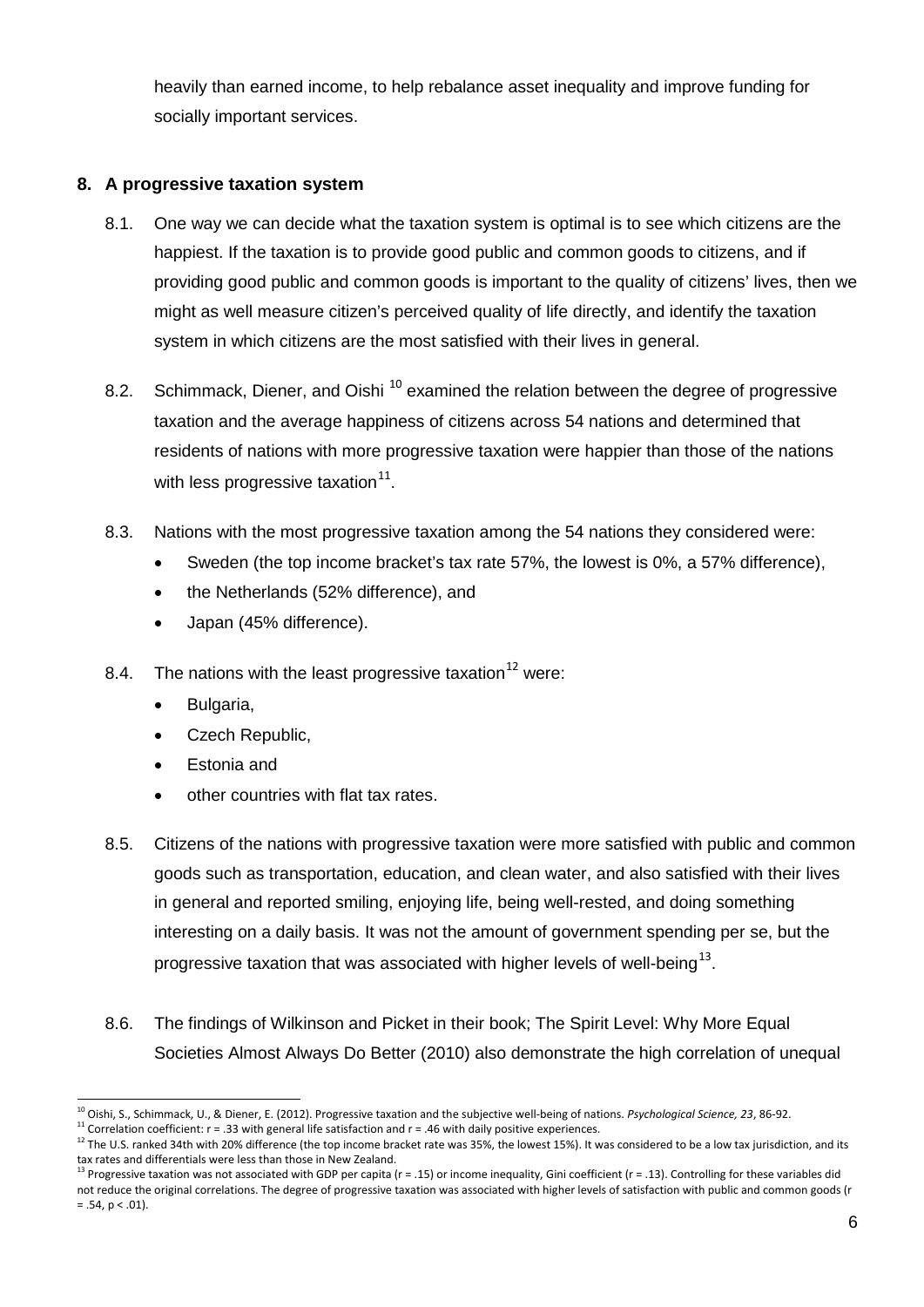societies to many other social, mental and physical including a shorter life expectancy, a higher infant mortality rate, more crime (including murder), high prison rates, more births to teenage mothers etc.

- 8.7. However, if we look at the evidence of recent times in New Zealand we have seen wealth accumulation for some alongside greater hardship for others. Most tellingly, all the economic indicators show the poor in New Zealand remain relatively poorer, families in the middle are being squeezed (in the US the evidence for this process in a similar tax-regimen is far starker) and the rich, the embedded elite, are wealthier than ever. Recent data show New Zealand's number of multi-millionaires and super rich has doubled in the past decade.
- 8.8. The stark reversal of equality of income since the beginning of the 1990s has had a pronounced and negative effect on New Zealand society, including poor economic growth, physical and mental health, social cohesion, trust, serious crime levels and social mobility. The CTU provides evidence (from the Household Incomes Report, MSD, 2017) that:

*"In terms of household shares of income, after adjusting for household size and after tax and transfers, all the increase in income in the economy going to households over either the full period 1982-2016, or the period of the last Government 2007-2016 (2008 is not available), has gone to the highest income 10 percent of households. This is without accounting for capital gains which will also tend to have gone disproportionately to the highest income households*."

- 8.9. Pikkety notes that in all developed countries the size of the decrease in marginal tax since the 1980s is closely related to the size of the increase in the top centile's share of the national income but that there is no statistically significant relationship between the decrease in the top marginal tax rates and the rate of productivity growth in the developed countries in that time. He notes that *"the spectacular decrease in the progressivity of income tax in the United States and Britain since 1980 probably explains much of the increase in the very high earner incomes, accompanied by cuts to corporate tax rates and exemptions of interest, dividends and other financial revenues from the taxes to which labour incomes are subject*." He also observes that research in the US shows that parents' income has become "an almost perfect indicator of university access. $14$ "
- 8.10. He suggests that in order to close the gap "findings suggest only dissuasive taxation of the sort applied in the United States and Britain before 1980 can do the job<sup>[15](#page-7-1)</sup> and cites evidence that a rate of 80% on incomes over \$500,000 or \$1,000,000 a year would not reduce growth of the US economy but would distribute the fruits of growth more widely while imposing reasonable limits on economically useless (or even harmful) behaviours.

<span id="page-7-1"></span><span id="page-7-0"></span><sup>&</sup>lt;sup>14</sup> Piketty, P. *Regulating Capital in the Twenty-First Century*. P485<br><sup>15</sup> Piketty T et al "Optimal Taxation of Top Labour Incomes, cited *Regulating Capital in the Twenty-First Century*. Piketty, P. P512.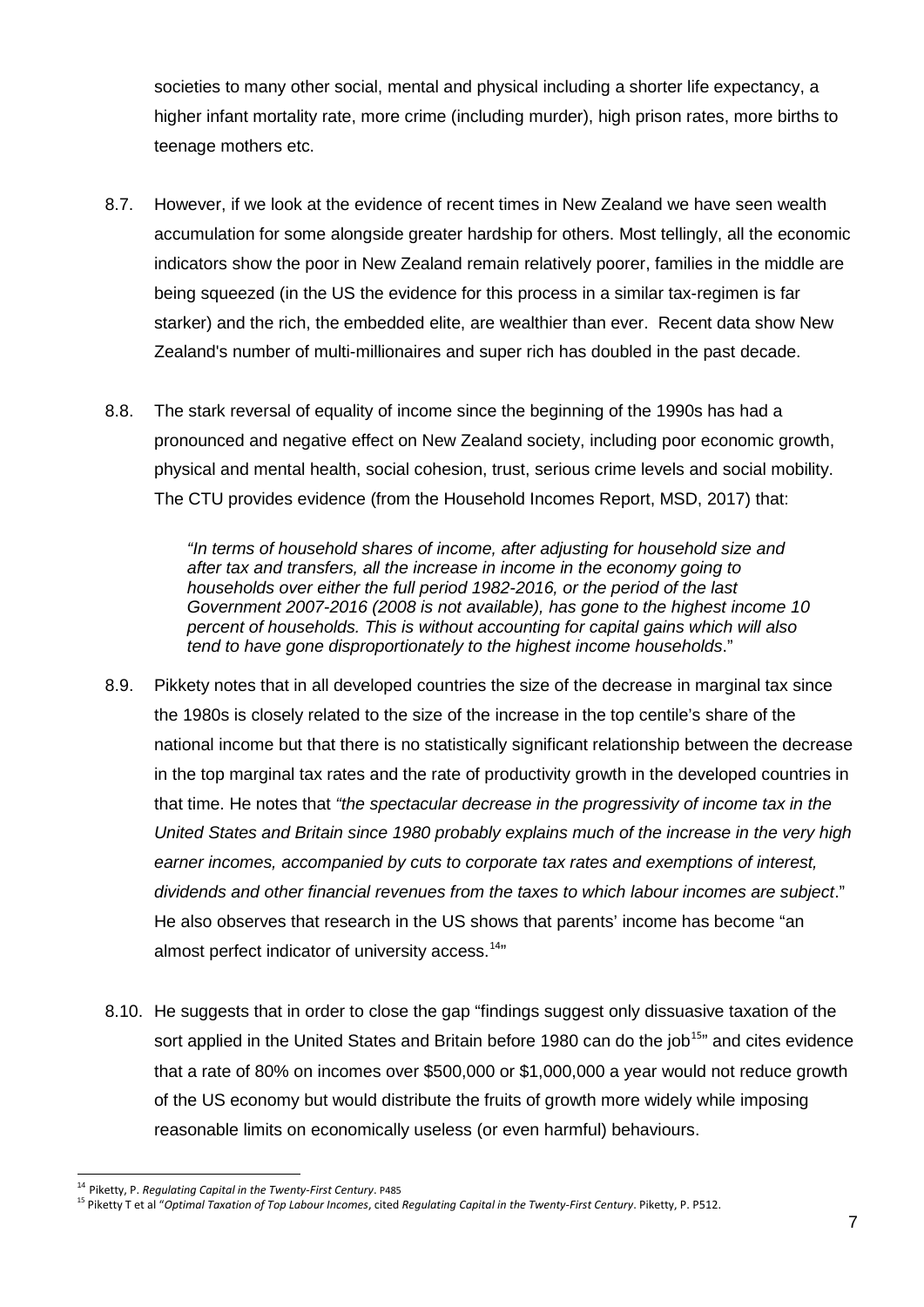- 8.11. PPTA notes that the differential between the earnings of those in senior positions and others in the workforce has expanded rapidly and considers that at a certain level incomes (and accumulated wealth) begin to be seen as socially unacceptable and economically unproductive. While taxing a certain level of income at even 70-80% is unlikely to raise much additional revenue, the goal would be to strongly discourage the perpetuation of high levels of inequality.
- 8.12. In addition we suggest that the Brexit referendum outcome and 2017 presidential elections in the US contain clear messages about the consequences of failing to respond to the unequal impact that globalisation weighs on the least skilled in the wealthy countries and that a more progressive tax system is justified as a step in militating against those who gain least from free trade turning against it.
- 8.13. Without prohibition or expropriation progressive tax is a relatively liberal method for reducing inequality and an ideal compromise between social justice and individual freedom<sup>16</sup>.

#### 8.14. Pikkety again:

*"even if taxation overall is fairly close to the proportion [of income] for the majority the fact that the highest incomes and largest fortunes are taxed at significantly higher (or lower) rates can have a strong influence on the structure of inequality. In particular, the evidence suggests that progressive taxation on very high incomes*  and very large estates partially explains why the concentration of wealth never *regained the astronomic … levels after the shock of 1914-45*[17](#page-8-2)*"*

#### <span id="page-8-0"></span>**9. Reducing and eliminating regressive tax measures**

- 9.1 Since those on lower incomes tend to spend all or the majority of their incomes on their dayto-day needs rather than saving, across the board taxes like GST have a disproportionate impact on them compared to wealthier people. It is like a taxation version of the widow's mite, seemingly gaining little but taking the large part of what they have.
- 9.2 For those in the lowest income band and no savings GST and income tax makes the effective tax rate 23.5% on income. For someone on \$100,000 who is able to put aside 10% of net earnings in savings this would mean an effective tax rate of 41.8% on income.
- 9.3 Combining the effects of income tax and GST in these two instances lowers the taxation differential between the upper and lower income tax bands from 22.5% to a combined differential of 17.9% on income and expenditure taxes. This makes it one of the least redistributive systems in the western world.

<span id="page-8-1"></span><sup>16</sup> Piketty, P. *Regulating Capital in the Twenty-First Century*. pp495-6

<span id="page-8-2"></span> $17$  Ibid p495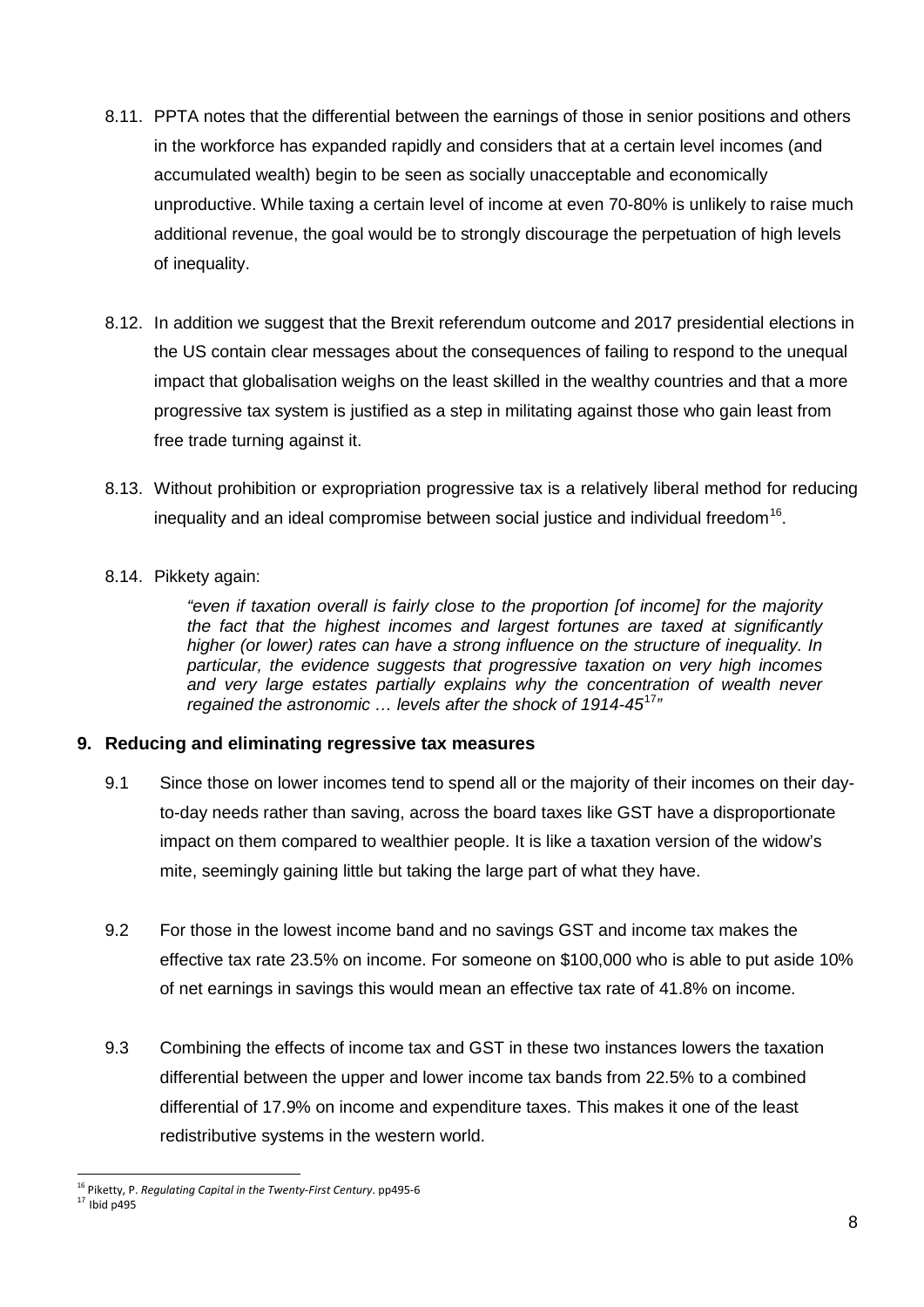#### 9.4 The flattening effect of GST on tax rates is illustrated in the graph below<sup>[18](#page-9-0)</sup>.



Figure 8.2: Effective New Zealand tax rates net of income taxes and GST, 2011

- 9.5 The greater capacity of those on higher incomes to save part of their income contributes to the compounding asset inequality, and this effect increases with income and wealth accumulation. What can be seen as fiscal secession of the wealthiest citizens could potentially do great damage to fiscal consent in general. It is essential to maintain progressivity.
- 9.6 Piketty<sup>[19](#page-9-1)</sup> notes that "Consumption taxes are often the most hated of all, as well as the heaviest burden on the lower classes" and that the overall tax regime of a country "is arguably regressive if wealth accumulation means that a large proportion of it is not accessible to consumption tax".
- 9.7 PPTA would like to see the removal of all sales and purchase taxes and their replacement with income and asset taxes which cover all forms of income above the annualised living wage.
- 9.8 As interim steps towards eliminating GST in favour of income and assets taxes we would support reductions in the general GST rate and removing it completely on raw fruit and vegetables. GST could also be raised on luxury items, as an interim measure pending its replacement with other taxes.

 $\overline{a}$ 18

<span id="page-9-1"></span><span id="page-9-0"></span><sup>&</sup>lt;sup>19</sup> Regulating Capital in the Twenty-First Century. Piketty, P. P494.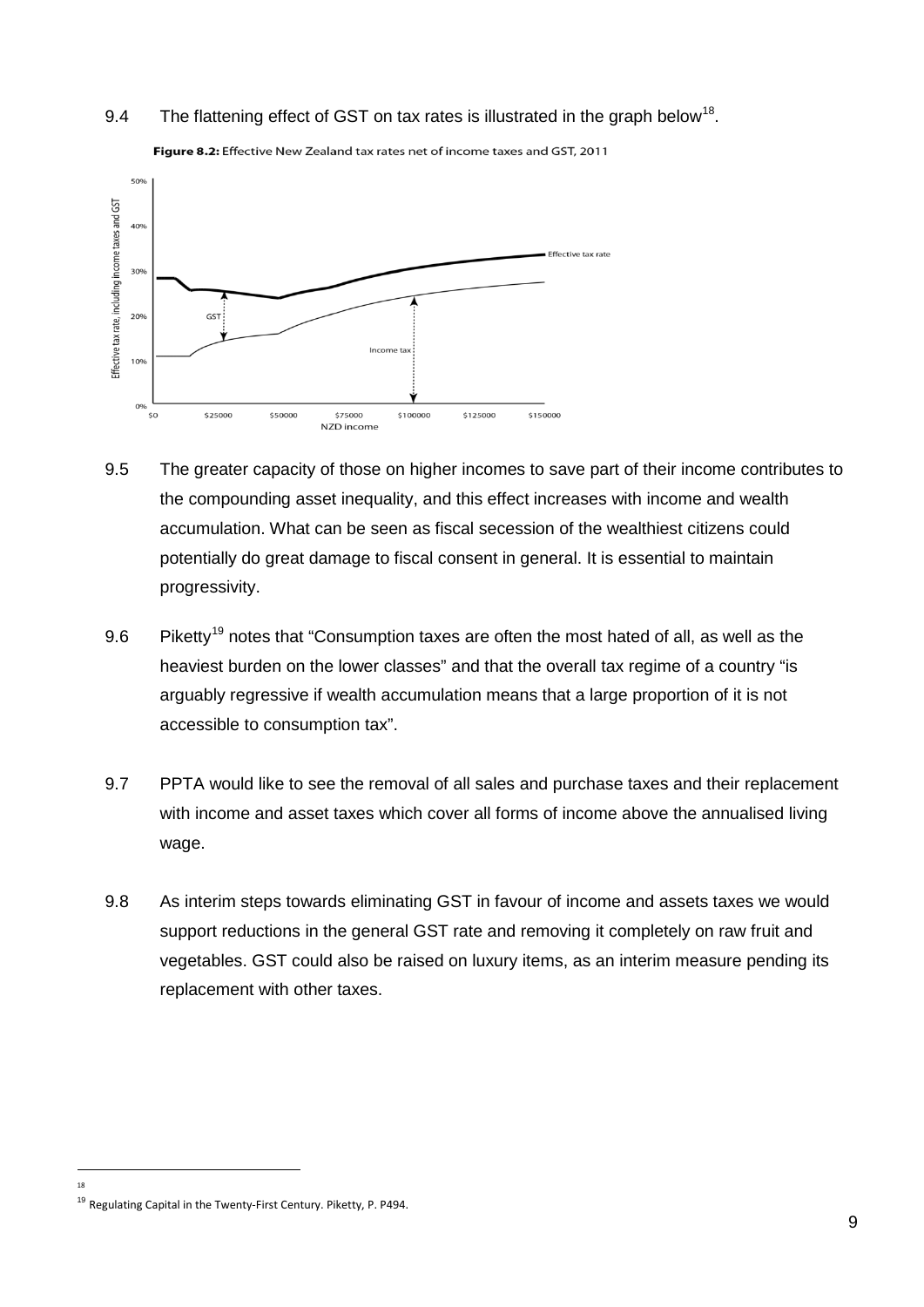#### <span id="page-10-0"></span>**10. Supporting businesses**

- 10.1 PPTA would like to see greater support from businesses operating in New Zealand towards the funding of the social services and environmental protections that underpin our social and economic fabric.
- 10.2 Business has a social role in supporting employment and, through that, a healthy society. That can be manifested as both employing as many people as possible and paying fair and liveable wages. PPTA believes that businesses that support this social function should be supported ahead of those which minimise employment costs in order to maximise profits. We suggest that the Working Group consider options for allowing a proportion of the payroll costs of a business (excluding those employees paid below the living wage and above \$100,000) to be discounted against its profits before tax is applied. For small businesses this may be enough to significantly reduce their tax liability while maintaining a consistent company tax rate across all businesses.
- 10.3 We suggest that the Working Group considers a progressive company tax regime similar to the individual tax regime with higher levels of income taxed at higher levels.
- 10.4 We suggest that the Working Group consider a higher tax on the proportion of profits of businesses which are exported overseas. This might be a direct tax or a financial transaction tax applied to the accounts of all businesses with parent companies which are foreign registered.
- 10.5 It is important to the general integrity of the tax system that all companies operating and earning profits in New Zealand pay their appropriate share of tax. Part of this is closing the kinds of gaps in revenue collection that the Tax Working Group background paper identifies, but it is also about transparency and as part of this there should be annually published records of businesses which have been granted special tax exemptions/status which are easily accessible to the general public.

#### <span id="page-10-1"></span>**11. Financial transactions tax**

11.1 A broader tax on currency transactions, to reduce speculation and instability in financial markets should also be considered by the Working Group. There has been more support internationally since the global financial crisis of 2007/8, and even more recently the sovereign debt crisis in the Eurozone strengthened the case for an FTT. Since 2009, the European Commission has been lobbying for a global FTT.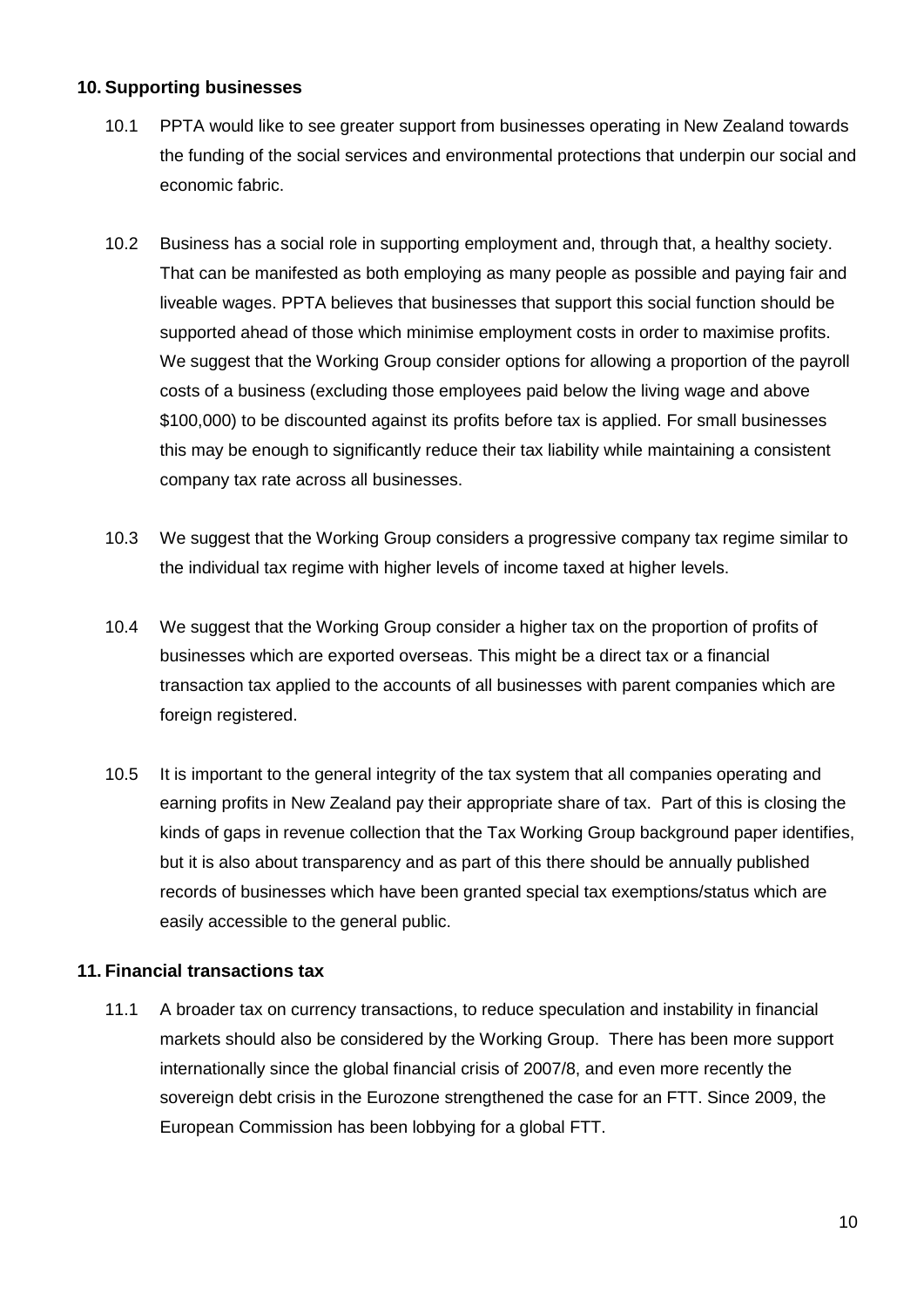11.2 One argument for an FTT is that it is a potential source of new revenue for government with a broadly neutral impact on household spending and growth. A second is that it discourages currency speculation.

#### <span id="page-11-0"></span>**12. Fiscal policy that acknowledges the importance of the environment**

- 12.1 We agree that it is essential to look after the environment today so there can be a fruitful economy and a healthy society for our students now and in the future. Economic policy would be a component in addressing environmental pressures such as the impacts of climate change on New Zealand. Individuals and corporations who damage the environment must contribute towards its rehabilitation. Taxes and tax reduction incentives can encourage the use of lower environmental impact technologies and goods. PPTA is likely to support such moves.
- 12.2 The use of resources generated by environmental taxes should be closely aligned to the reason they are levied.

#### <span id="page-11-1"></span>**13. Income protection**

- 13.1 We suggest that the Working Group consider a payroll tax which is dedicated to funding finance replacement income, whether government superannuation for retired workers (both contributions to the Government Superannuation Fund and to current payments, and for unemployment benefit for unemployed workers. This ensures that the taxpayer will be aware of the purpose for which the tax is being collected and used.
- 13.2 This would not replace worker and employer contributions to individual savings schemes (particularly Kiwisaver), but would fund the government's contribution to retirement (including superannuation payments and its annual contribution to Kiwisaver accounts).

#### <span id="page-11-2"></span>**14. Housing affordability**

14.1 An unrestrained and unbalanced housing market is impacting significantly on secondary schools in an increasing number of areas of the country. The inability of young teachers in particular to live in areas like Auckland, Wellington and Queenstown Lakes is exacerbating existing structural teacher supply problems. The effects on student transience, both in terms of the negative educational impacts for transient students<sup>[20](#page-11-3)</sup> and in terms of the pressures for schools seeking to cope with increasing levels of transience are also hidden costs of unaffordable rental and housing markets.

<span id="page-11-3"></span><sup>&</sup>lt;sup>20</sup> See for example *[Student mobility across schools and its links to under-achievement](https://treasury.govt.nz/publications/wp/wp-18-01#_blank)* (Treasury Working Paper 2018/01) Dixon S.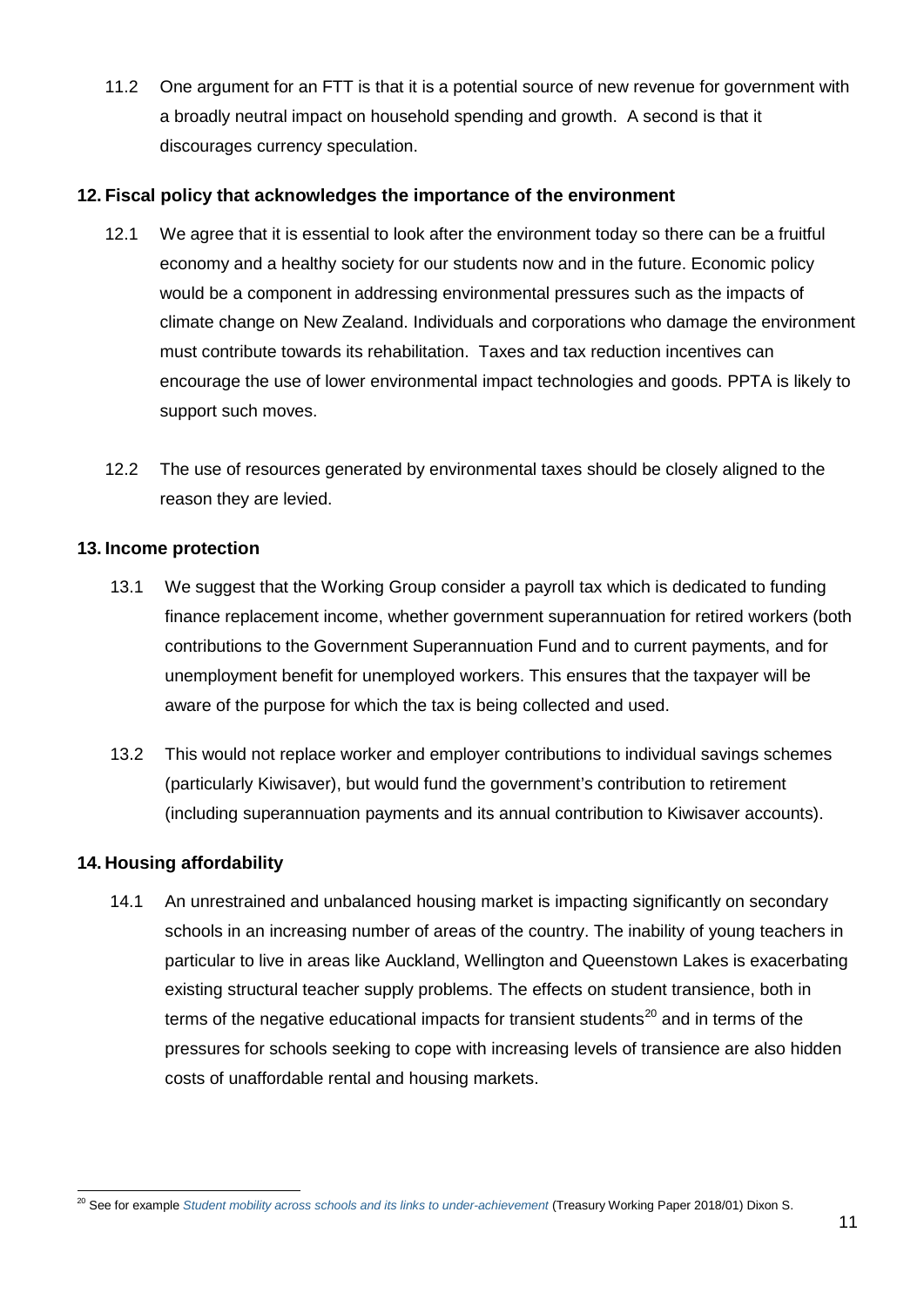- 14.2 In addition to the need to build more houses and rental accommodation measures to rebalance investment into more productive areas of the economy and help to drop relative accommodation costs are seen as extremely desirable.
- 14.3 The net effect of taxes on property should be to make the property and rental markets no more attractive an investment than in the productive sector. The proposals raised in the Working Group background paper, including the introduction of a capital gains tax on properties (including rental properties), other than the family home and of land tax on land valued above a benchmark level, the reintroduction of stamp duties, extension of the bright line test to five years, and the application of a loss ring-fencing policy are supported by the Association.
- 14.4 We note that a tax credit for land or a land value below benchmark levels for first homes could stimulate new home building.
- 14.5 Further, if there is a principle that unearned income (inheritance, betting and lotteries, share market and housing speculation and high level CEO salaries) should not be taxed at a lower rate than earned income (wage and salary and productive business earnings) then there is a question about whether some kinds of speculative income should not be taxed at a higher level, or have a progressive tax rate applied according to either the absolute gain, or to the percentage gain on the original layout to direct more investment back into the productive sector and away from property speculation.
- 14.6 PPTA believes that the tax system needs to raise more funding than currently is the case if we are to have effective and adequately resourced public services and support for our citizens. We favour a broad range of taxes to help achieve this and to share the contributions to achieving this. We note though that income and wealth should, to the greatest degree, be taxed once. Thus, if there were both a wealth tax and a property tax we would see, for example, that land would be taxed only through the property tax and not also by the wealth tax
- 14.7 When referring to a land tax, we are not sure what the Tax Working Party means by "excludes the land under the family home". Does it mean the land on which the house is physically situated (i.e. under the footprint of the house) or the property on which the house is located (potentially several acres)? Clearly excluding the latter from land tax would be unfair relative to someone who owned the two plots collectively of equivalent size but with a home on the smaller (untaxed) plot and paying land tax on the other. We have suggested in this submission that for fairness the land on which the home is built is not taxed below a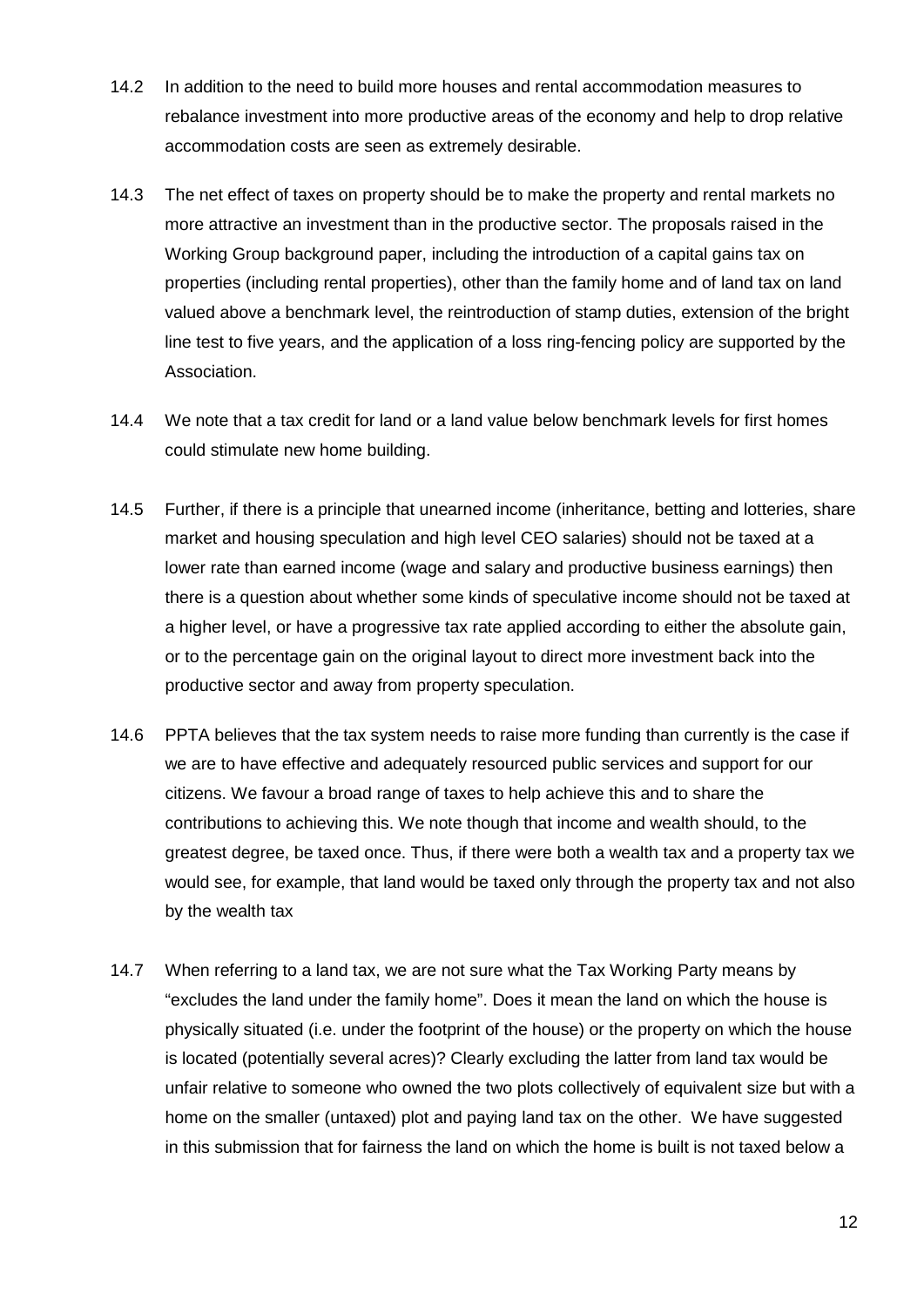benchmark value level but an alternative may be to define a maximum area which would be tax exempt (a quarter acre section?).

#### <span id="page-13-0"></span>**15. Charitable status**

15.1 Work by Professor John O'Neill<sup>[21](#page-13-2)</sup> on organisations with charity status in education shows that some organisations with that status generate substantial equity while making very minimal charitable contribution. He suggests:

> *"…Inland Revenue should investigate these self-styled 'not-for-profits' on the grounds that they appear to provide very little public benefit beyond the self-marketing educational events they engage in and the odd scholarship or tiny research grant they hand out…[22"](#page-13-3)*

16.2 PPTA proposes that charitable status should only be granted (and continued) where a significant proportion of the income to the organisation is returned in charitable activities. Charitable tax exempt status in general may require review to ensure that all businesses are contributing fairly to the tax intake.

#### <span id="page-13-1"></span>**16. Hypothecating tax revenue**

- 16.1 One of the vulnerabilities of the current tax system is that the lack of 'line of sight' between tax collected and expenditure exposes the whole tax system to sensationalist pressures. Arguments about the spending of a few thousand dollars (for example on a hiphop tour) can become a justification for arguments for widespread tax cuts which undermine the delivery of essential services. The need for raising taxes for spending in socially essential areas is also undermined if it is not clear that this is where the extra funding is going. Hypothecated taxation can allow some tax components to be adjusted specifically for pressure areas without a general adjustment in taxation.
- 16.2 PPTA suggests that the Working Party consider a broader range of progressive taxes and asset taxes, but with a greater degree of linkage between tax raised by those means and expenditure by government. We believe this would give greater levels of support for the tax system, greater stability and more flexibility to allow targeted increases to parts of the tax system to meet greater spending needs or priorities in specific areas. For example:

<span id="page-13-2"></span> <sup>21</sup> *[For-profit and not-for-profit participation in the privatisation of state schooling.](http://wje.org.nz/index.php/WJE/article/view/542)* O'Neill J. Waikato Journal of Education, Vol 22, No 1 (2017) and *Charities, philanthropists, policy entrepreneurs, international companies and state schooling in Aotearoa New Zealand* 

Final report to the New Zealand Educational Institute Te Riu Roa, New Zealand Post Primary Teachers' Association Te Wehengarua, and New Zealand Primary Principals' Federation Ngā Tumuaki o Aotearoa O'Neill J, Duffy C, and Fernando S. <sup>22</sup> Professor John O'Neill quoted PPTA NEWS, March 2014. P9

<span id="page-13-3"></span>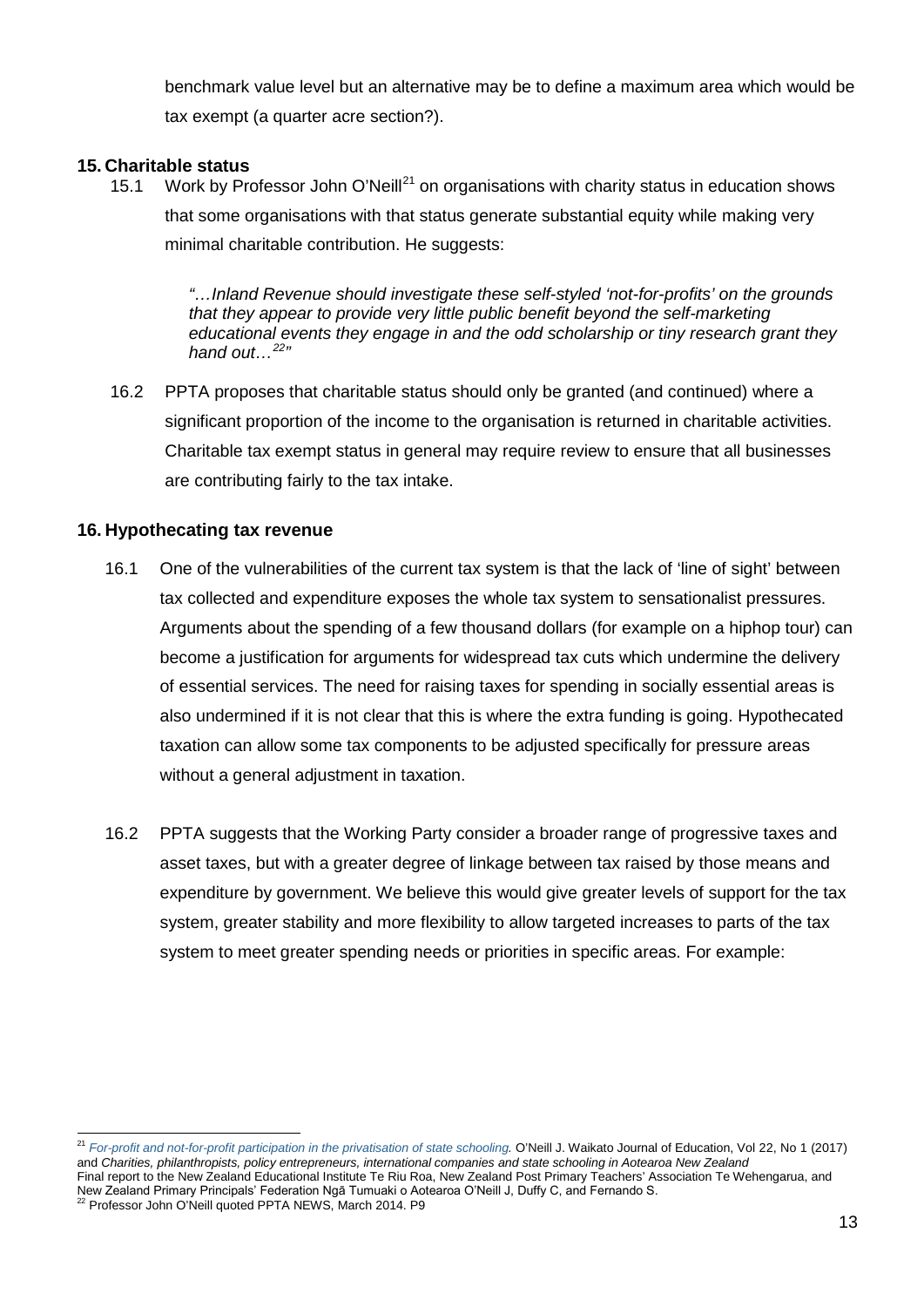| <b>Expenditure group</b>                     | Possible tax link          |  |
|----------------------------------------------|----------------------------|--|
| Core government:                             | Companies tax              |  |
| Defence                                      | GST                        |  |
| Law and order                                | Capital gains tax          |  |
| Financial costs of government/debt           | Inheritance taxes          |  |
| Core government services                     | Other taxes                |  |
| Additional funding for other areas below     |                            |  |
| Other                                        |                            |  |
| <b>GSF</b> expenses                          | Payroll tax                |  |
| Social security and welfare                  |                            |  |
| <b>Health and Education</b>                  | Income tax                 |  |
| Heritage, cultural, environmental protection | <b>Environmental taxes</b> |  |
| Housing development                          | Land tax and petrol taxes  |  |
| Transport and communications                 |                            |  |

- 16.3 Generally PPTA would support taxes which are shown to encourage socially positive behaviours and discourage socially harmful ones. However, the funding raised should be closely linked to the issue. Alcohol and tobacco taxes (and theoretically a sugar tax) should be returned to the health system for treatment of associated illnesses or education programmes to prevent/reduce them. They should never be seen as general revenue gathering activities.
- 16.4 Behaviour-targeted taxes may also allow balanced reduction in other taxes. For example, taxes aimed at changing behaviours related to poor health outcomes may be balanced by a decrease in tax rates applied for hypothecated health spending.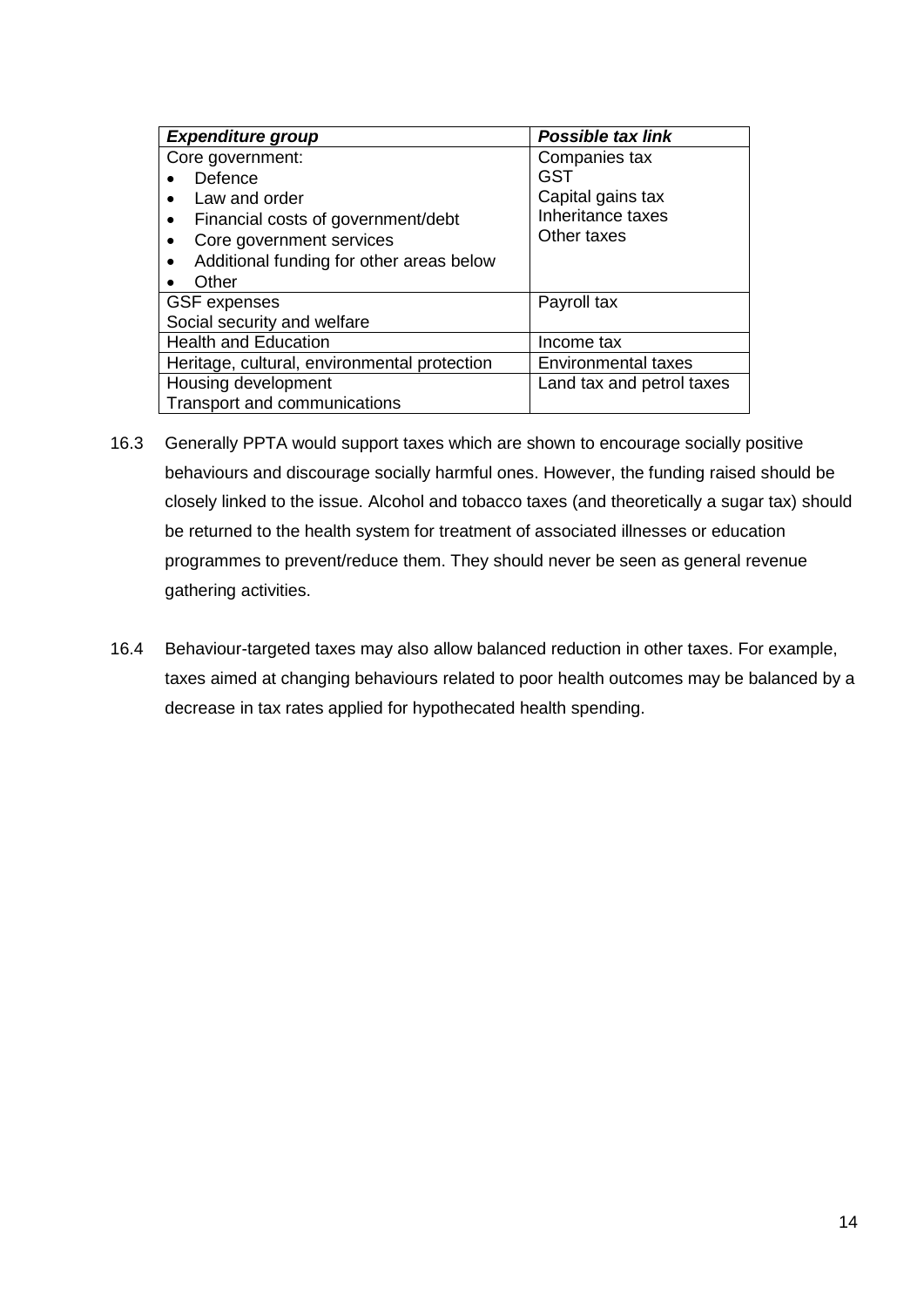#### <span id="page-15-0"></span>**17. Summary of proposals for the Working Party**

- 17.1 PPTA does not think that the tax system can be considered in parts. While we acknowledge that many of the suggestions we raise for the Working Party to consider are outside its terms of reference we present them as a package of change to significantly shift the focus of the current tax system and to support the kind of democratic market that the Association supports. In that context we propose that the following are considered by the Working Party:
	- 17.1.1 moving quickly to reduce the standard GST tax rate to 10%
	- 17.1.2 removing GST on fresh fruit and vegetables
	- 17.1.3 increasing the GST rate on luxury items (defined as any good which costs in excess of the average median wage and salary - other than the purchase of a family home) to a level which compensates for the reductions in (17.1.2 above) and (17.1.4 below).
	- 17.1.4 removing income tax on income lower than the annualised living wage
	- 17.1.5 applying graduated additional tax rates at income bands of \$50,000 on incomes at and above \$100,000 at rates to a maximum rate of 80% above \$1,000,000 p.a.
	- 17.1.6 implementing a broad capital gains tax on property and assets (including shares and investment properties) other than the primary residence, death estate or property sold as part of a relationship settlement, set at the level of income tax.
	- 17.1.7 introducing a land tax of 1% on the value of privately owned land above a benchmark level, (i.e. excluding tax on the value below the benchmark)
	- 17.1.8 giving tax credit for the first 1/4 acre or \$500,000 when the first home is built on it.
	- 17.1.9 a payroll tax dedicated to funding finance replacement income: government superannuation for retired workers (both contributions to the government Superannuation Fund and to current payments, and unemployment benefit for unemployed workers.
	- 17.1.10 levying business tax at the rates applying to individual tax for those who are selfemployed or employees.
	- 17.1.11 applying a higher corporate tax rate for businesses which export their earnings overseas; or a tax on the funds businesses transfer overseas as profits
	- 17.1.12 supporting through the tax system businesses which support society through employment
	- 17.1.13 options for allowing a proportion of the payroll costs of a business (excluding those employees paid below the living wage and above \$100,000) to be discounted against its profits before tax.
	- 17.1.14 a progressive company tax regime similar to the individual tax regime with higher levels of income taxed at higher levels.
	- 17.1.15 a higher tax on the proportion of profits of businesses which are exported overseas.
	- 17.1.16 annually published records of businesses which have been granted special tax exemptions/status which are easily accessible to the general public.